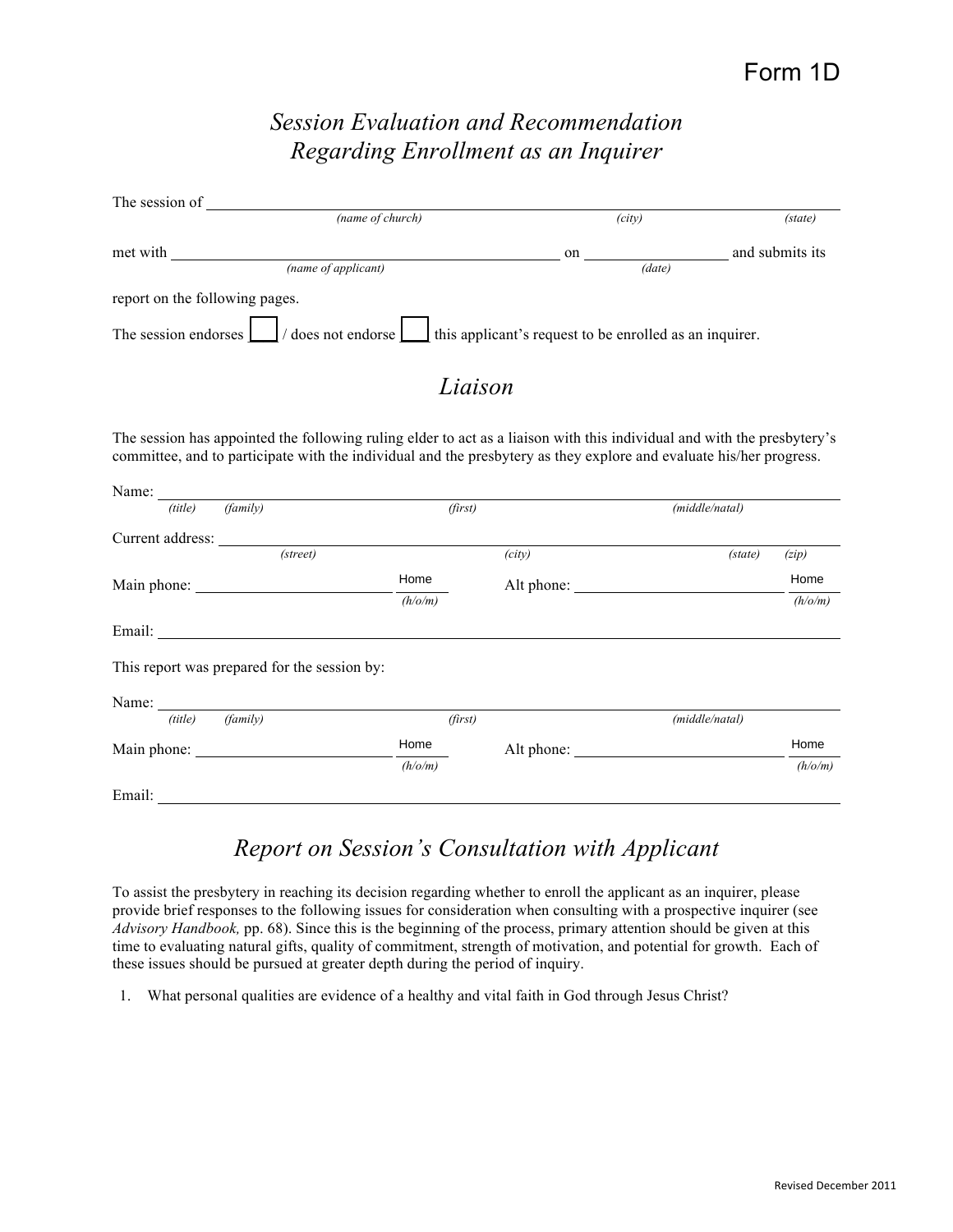| Date: | Nam |
|-------|-----|
|       |     |

2. How is that faith currently being expressed through the individual's participation in the worship, life, and mission of this congregation?

3. What motivations, whether positive or negative, impel the sense of call? Service to God and the world? Compassion for God's children? Guilt? A need for power and status?

4. What real and potential talents for ministry are evident in this individual (e.g., the ability to communicate, interpersonal skills, leadership or administrative abilities)?

5. What is the level and adequacy of the individual's academic interest, leadership skills, cross-cultural competencies, emotional intelligence, and motivations?